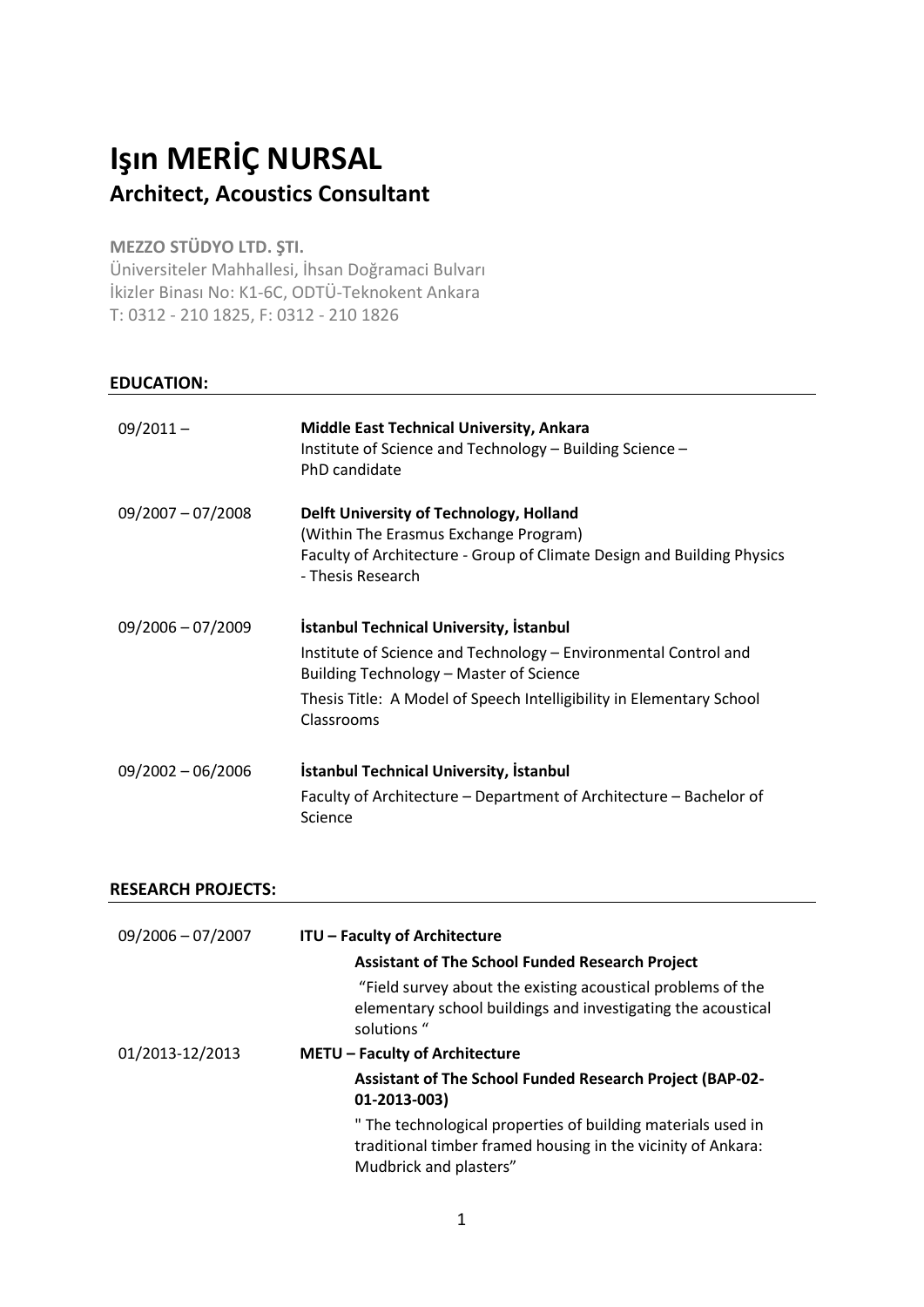| 01/2015-06/2017      | <b>METU - Faculty of Architecture</b>                                                                                                   |  |
|----------------------|-----------------------------------------------------------------------------------------------------------------------------------------|--|
|                      | <b>Assistant of The School Funded Research Project (BAP-02-</b><br>01-2015-001)                                                         |  |
|                      | "Investigating the relation between sound absorption<br>characteristics and pore structure parameters of lime based<br>plaster/mortars" |  |
| <b>ORGANIZITION:</b> |                                                                                                                                         |  |
| 02-05/06/2014        | MONUBASIN'9 - 9th International Symposium on Conservation of<br><b>Monuments in Mediterranean Basin</b>                                 |  |
|                      | <b>Support Team Member</b>                                                                                                              |  |

#### PUBLICATIONS AND PRESENTATIONS:

Bayazit, N. T., Kucukciftci, S. & Meric, I. (2007, August). Noise levels of the elementary schools in Istanbul. Paper presented at INTER-NOISE 2007, Istanbul, Turkey.

Meric, I., Erdil, M., Madani, N., Alam, B., Tavukcuoglu, A. & Caner Saltik, E. N. (2013, September). Technological properties of earthen building materials in traditional timber frame structures. Paper presented at Kerpic'13 – New Generation Earthen Architecture: Learning from Heritage, Istanbul, Turkey.

Meric, I. & Caliskan, M. (2013, September). Acoustics education for architects: Developing a base of knowledge for professional experience. Paper presented at INTER-NOISE 2013, Innsbruck, Austria.

Meric, I., Tavukcuoglu, A. & Caliskan, M. (2014, April). Malzemelerin mikro yapi özelliklerinin akustik performansa etkisi: gözeneklilik yapisi ile ses yutma özellikleri arasindaki ilişki. Paper presented at 1. Ulusal Yapı Fiziği ve Çevre Kontrolü Kongresi, Istanbul, Turkey.

Meriç, I., Erdil, M., Madani, N., Alam, B. A, Tavukçuoğlu, A. & Caner Saltık, E.N. (2014, June). Material characterization of mudbrick and neighbouring plasters in traditional timber framed structures. Paper presented at MONUBASIN'9 - 9th International Symposium on Conservation of Monuments in Mediterranean Basin, Ankara, Turkey.

Meric Nursal, I.M., Tavukcuoglu, A. & Caliskan M. (2015, August). The role of pore structure in sound absorption performance of lime based plasters. Paper presented at INTER-NOISE 2015, San Francisco, CA, USA.

Meric Nursal, I., Tavukcuoglu, A. & Caliskan, M. (2016, May). Kı̇reç esaslı sıvalarda karışım oranlarının gözenek yapısı ve ses yutma özelliklerine etkisi. Paper presented at 2. Ulusal Yapı Fiziği ve Çevre Kontrolü Kongresi, Istanbul, Turkey.

Su Gul, Z., Odabas, E., Meric Nursal, I. & Caliskan, M. (2016, September). Acoustical design of Awaza Convention Center. Paper presented at ICA 2016 – 22nd International Congress on Acoustics. Buenos Aires, Argentina.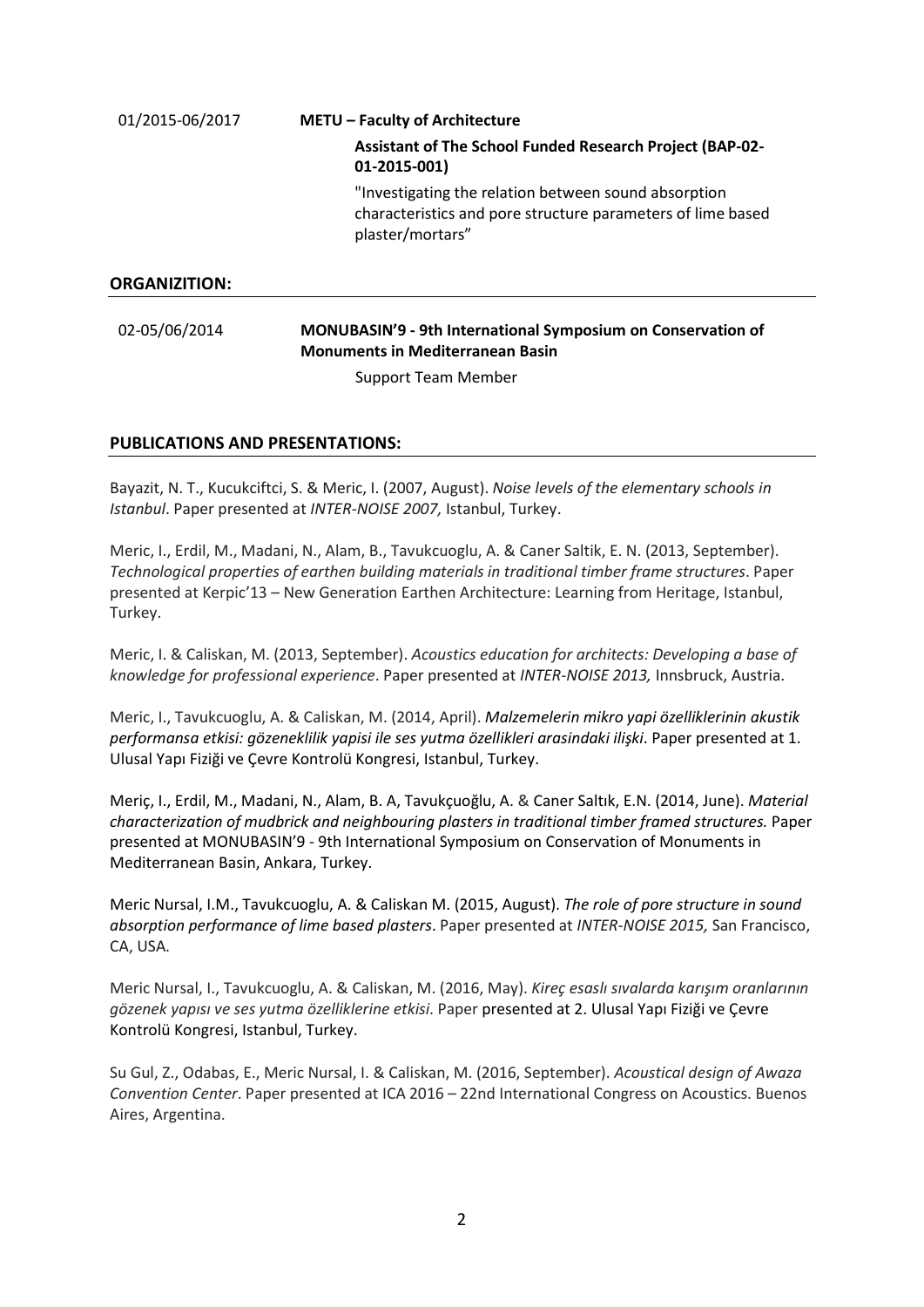Su Gul, Z., Meric Nursal, I., Bora, Z. & Caliskan, M. (2016, September). Acoustical design of İzmir Opera House. Paper presented at ISMRA 2016 – International Symposium on Musical and Room Acoustics. Buenos Aires, Argentina.

Nursal, I. M., Eşmebaşı, M., Erdem, E. and Sü Gül, Z. (2018, October). Acoustic Design and Analysis Methods of Underground Subway Stations. Paper presented at 13th National Acoustics Congress (TAKDER), Diyarbakır, Turkey.

#### WORK EXPERIENCE:

| 07/2012-            | Mezzo Stüdyo Ltd. Şti.                               |
|---------------------|------------------------------------------------------|
|                     | <b>Architect and Acoustics Consultant</b>            |
| $09/2009 - 09/2010$ | Ses Görüntü Prodüksiyon Hiz. Ltd. Şti.               |
|                     | <b>Architect and Acoustics Consultant</b>            |
| $07/2009 - 11/2009$ | Talayman Akustik Müh. Ltd. Şti.                      |
|                     | <b>Architect and Acoustics Consultant</b>            |
| $10/2008 - 11/2008$ | Fores Akustik Elektronik Müh. San. Ve Tic. Ltd. Şti. |
| $02/2009 - 07/2009$ | <b>Architect and Acoustics Consultant</b>            |

#### LANGUAGES AND COMPUTER SKILLS:

| Languages              | Turkish (Native)<br>English (2017/04 - IELTS Result: 7.0)<br>Spanish (Beginner)         |
|------------------------|-----------------------------------------------------------------------------------------|
| <b>Computer Skills</b> | Odeon, CATT Acoustics, Insul, Microsoft Office, AutoCAD, Photoshop,<br>SPSS, Sketch Up, |

#### TRAINING AND CERTIFICATES:

03/2011 - 04/2011 Foreign Trade Expertise Training

#### MEMBERSHIPS:

Since 2006 Turkey Chamber of Architects

#### FELLOWSHIPS AND AWARDS:

2011 - 2012 METU Graduate Courses Performance Award